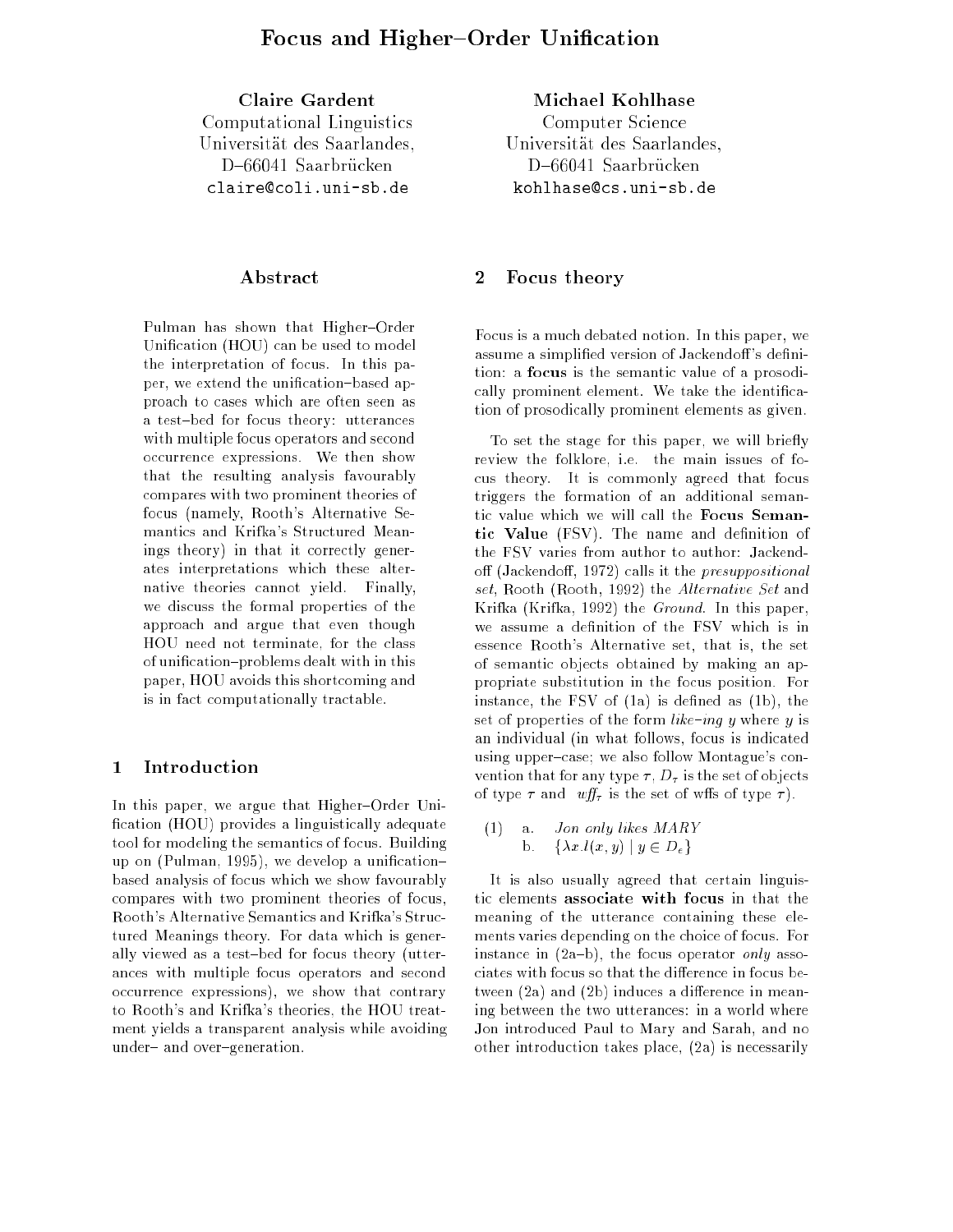false whilst (2b) is true.

# (2) a. Jon only introduced Paul to MARY b. Jon only introduced PAUL to Mary

To model this "association-with-focus" phenomenon, the semantics of associating-elements (e.g. focus operators, quanticational adverbs) is made contingent on the FSV which itself, varies with the choice of focus. The following example illustrates this. Suppose that the meaning of only is determined by the following rule:

[NP only VP]

 $\hookrightarrow \forall P[P \in FSV \wedge P(NP') \rightarrow P = VP']$ 

where  $NP', VP'$  represent the meaning of NP and VP respectively, and  $FSV$  stands for the focus semantic value of the VP. As we have seen above, the FSV of (1a) is (1b), hence by the above semantic for *only*, the semantics of (1a) is:

 $\forall P [P \in \{ \lambda x. l(x, y) \mid y \in D_e \} \land P (j)$  $\rightarrow P = \lambda x.l(x, m)$ 

Intuitively, the only property of the form  $like$ ing y that holds of *Jon* is the property of  $like$ -ing Mary.

# 3 The basic analysis

For computing the Focus Semantic Value, we propose to use Higher-Order Unification. More specifically, given (part of) an utterance  $U$  with semantic representation  $Sem$  and foci  $F^1 \dots F^n,$ we require that the following equation, the ground equation, be solved:

 $Sem = Gd(F^1) \dots (F^n)$ 

Assuming the typed  $\lambda$ -calculus as our semantic representation language, this equation can be solved by Huet's algorithm (cf. (Huet, 1975)), thus assigning a value to  $Gd$ . On the basis of this value, we can then define the FSV, written  $Gd$ , as follows:

Definition 3.1 (Focus Semantic Value)

Let Gd be of type  $\alpha = \vec{\beta_k} \rightarrow t$  and n be the number of foci  $(n \leq k)$ , then the Focus Semantic Value derivable from Gd, written Gd, is  $\{Gd(t^1, t^n) \mid$  $t^i \in \mathit{wf}_{\beta_i}$ .

As mentioned before, this yields a focus semantic value which is in essence Rooth's Alternative . . . . .

Finally, we assume as in (Pulman, 1995), that foci are stored and discharged nondeterministically as the need arises, thus contributing to the definition of the ground equation. Furthermore, equations are set up at the level at which there are needed e.g. at the VP level in the case of a pre-verbal focus operator.

To illustrate the workings of our approach, we now run through a simple example. Consider (1a). To determine the meaning of only likes MARY, the FSV of the VP must be known. Hence the following equation must be solved:

 $\lambda x.l(x, m) = Gd(m)$ By HOU, the value of  $Gd$  is then<sup>2</sup>:

 $Gd = \lambda y \lambda x.l(x, y)$ 

And by definition  $(3.1)$ , the FSV is:

 $\overline{Gd} = \{\lambda x. l(x, y) \mid y \in \mathit{wff}_{\varepsilon}\}\$ 

Assuming the semantic of only given above, the semantic representation of (1a) is then:

 $\forall P [P \in \{ \lambda x. l(x, y) \mid y \in \mathit{wff}_{\varepsilon} \} \wedge P (j)$  $\rightarrow P = \lambda x.l(x, m)$ 

In short, we obtain a reading similar to that of Rooth, the difference being in the way the FSV is determined: by HOU in our approach, by means of a semantic definition in Rooth's.

# 4 Linguistic applications

In this section, we show that the HOU approach favourably compares with Rooth's and Krifka's analysis in that it correctly generates interpretations which these two theories fail to yield. As we shall see, the main reason for this is that the HOU approach makes minimal assumptions about the role syntax plays in determining the FSV. In particular, it relies neither on the use of Quantifier Raising, nor on the assumption of a rule-to-rule definition of the FSV. In this way, it avoids some of the pitfalls these theories encounter.

<sup>1</sup> Though in fact, our denition is more syntactic than Rooth. In Rooth's approach, the FSV definition is purely semantic whereas in our approach the FSV is indirectly defined by solving equations and the value thus obtained (i.e. the value of  $Gd$ ) is a term, that is, a syntactic object. Hence, our FSV can be more accurately compared to Kratzer's presupposition skeleton,. This means that our approach inherits the advantages of Kratzer's approach (cf. (Kratzer, 1991)). In par-

ticular, it adequately captures the interaction of focus with VP ellipsis as illustrated by Kratzer's notorious example: I only went to TANGLEWOOD because you did.

 $\overline{\ }$  Unification yields another possible value of Gd, namely  $\lambda y \lambda x.l(x, m)$ . In what follows, we assume a restriction similar to the DSP's Primary Occurrence Restriction (Dalrymple et al., 1991)'s: the occurrence directly associated with the focus is a primary occurrence and any solution containing a primary occurrence is discarded as linguistically invalid. For instance,  $m$  is a primary occurrence in the equation  $\lambda x.l(x, m) = Gd(m)$  so that the solution  $Gd =$  $\lambda y \lambda x \cdot l(x, m)$  is invalid. For a formal treatment of DSP's Primary Occurrence Restriction and a discussion of how it can be extended to focus, see (Gardent and Kohlhase, 1996).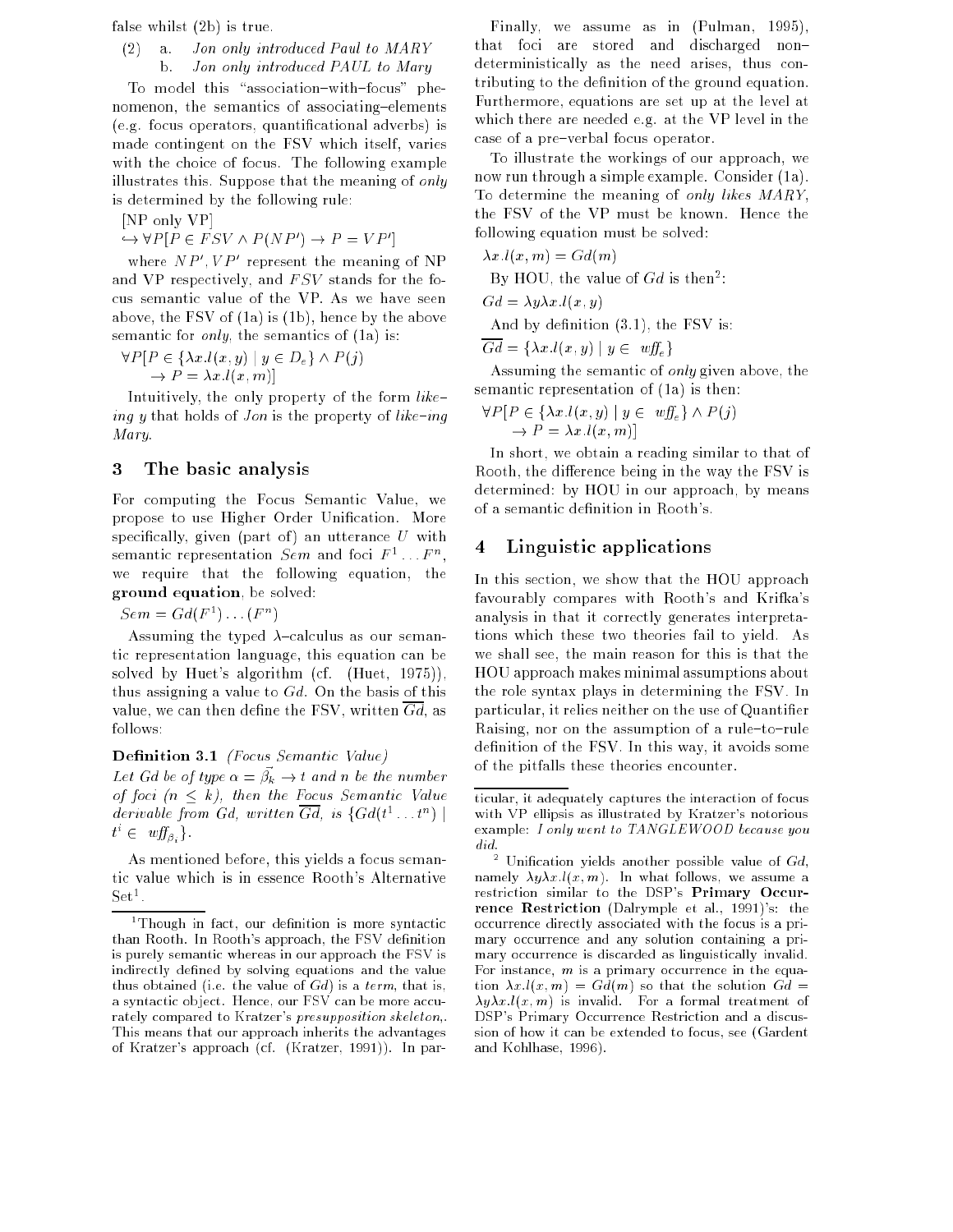We begin by a brief summary of Rooth's and Krifka's theories and stress the properties relevant for the present discussion. We then confront the three theories with the data.

#### Two alternative theories of focus  $4.1$

#### Rooth's Alternative Semantics

In Rooth's approach, the FSV is defined by recursion on the truth-conditional structure which is itself derived from LF (i.e. Logical Form, the Government and Binding level of semantic representation). Focus is then seen as introducing a free variable whose value is determined by the current context and is furthermore constrained to be an element or a subset of the FSV. For our purpose, the following characteristics are particularly important:

- Given Rooth's definition of the Alternative Set, a focus operator associates with any focus occurring in its scope.
- Any NP may be subject to Quantier Raising. Importantly, this includes focused NPs.
- Quantier Raising may not apply to quanti fiers occurring in a scope-island.

Note that Rooth's approach critically relies on quantifier raising as a means of moving a focused NP out of the scope of a focus operator. However this only applies if the focus NP is not embedded in a scope island.

#### Krifka's Structured Meanings

Krifka's approach defines a rule-to-rule semantics which assigns to any syntactic constituent, a meaning which can be either a  $\lambda$ -term or a structured meaning, i.e. a tuple of the form  $\langle Gd, F \rangle$ where Gd is Krifka's Focus Semantic Value and F is a (possibly complex) focus.

For our purpose, an important characteristic of Krifka's approach is the tight syntax/semantic interaction it presupposes. In particular, the theory requires that a focus operator combines with a syntactic constituent C whose structured semantics  $C' = \langle Gd, F \rangle$  provides the focus  $(F)$  this operator associates with. In other words, the right{ adjacent sibling of a focus operator must contain all and only the foci this operator associates with. As we shall later see, some of the data does not seem to square with this assumption.

#### 4.2 Multiple Focus Operators

Utterances with multiple focus operators are known pathological cases of focus theory:

(3) a. *(Jon only<sub>1</sub> read the letters* that Sarah sent to  $PAUL_1$ ) b. Jon also<sub>2</sub> only<sub>1</sub> read the letters that  $SUE_2$  sent to  $PAUL_1$ .

In the given context, the preferred reading of  $(3b)$  can be glossed as follows: it is also the case for  $SUE_2$ , that Jon only<sub>1</sub> read the letters she sent to  $PAUL_1$  - i.e. Jon didn't read the letters she<sub>2</sub> sent to e.g. Peter. In other words, the preferred reading is that  $also_2$  associates with  $SUE_2$  and only<sub>1</sub> with  $PAUL_1$ .

#### The HOU analysis

Under the HOU approach, (3b) is analysed as follows. First, the meaning of only<sub>1</sub> read the letters that  $SUE_2$  sent to  $PAUL_1$  is derived. To determine the FSV of the VP, the ground equation (4b) must be solved for which (4c) is a solution. Applying the semantics of only given in section 2, the semantics of (4a) is then as given in (4d) .

(4) a. only<sub>1</sub> read the letters that  $SUE<sub>2</sub>$ 

b. 
$$
G^1(p) = \lambda x \cdot read(x, l(s, p))
$$

c. 
$$
G^1 = \lambda y . \lambda x . read(x, l(s, y))
$$
  
d.  $\lambda z . \forall P[P \in \overline{\lambda y \lambda x . read(x, l(s, y))} \land P(z)$   
 $\rightarrow P = \lambda x . read(x, l(s, p))]$ 

Analysis then proceeds further and the ground equation

$$
G^{2}(s) = \lambda z \cdot \forall P \left[ P \in \overline{\lambda y \lambda x \cdot read(x, l(s, y))} \land P(z) \to P = \lambda x \cdot read(x, l(s, p)) \right]
$$

must be solved to determine the meaning of  $also_2$ only<sub>1</sub> read the letters that  $SUE_2$  sent to  $PAUL_1$ . A possible solution for  $G^2$  is

$$
\lambda u.\lambda x.\lambda z.\forall P[ \ P \in \overline{\lambda y \lambda x. read(x, l(u, y))}
$$

$$
\wedge P(z) \rightarrow P = \lambda x. read(x, l(u, p))]
$$

Assuming the following semantics for NP also VP

$$
\exists P[P \in FSV \land P(NP') \land P \neq VP']
$$

we obtain the desired reading

$$
\exists P \left[ P \in \overline{\lambda u \lambda x.} \underbrace{only_1 \text{ read the letters that}}_{u \text{ sent to Paul}_1} u \right]
$$
  
 
$$
\wedge P(j) \wedge P \neq \lambda z. z \quad only_1 \text{ read the letters} that Sue_2 \text{ sent to Paul}_1
$$

the subscripts indicates which operators associate  $\,$ with which focus. There are there for clarity only, and have no theoretical import.

<sup>4</sup> For clarity, we have simplied the semantic representation of (3b); nothing hinges on this.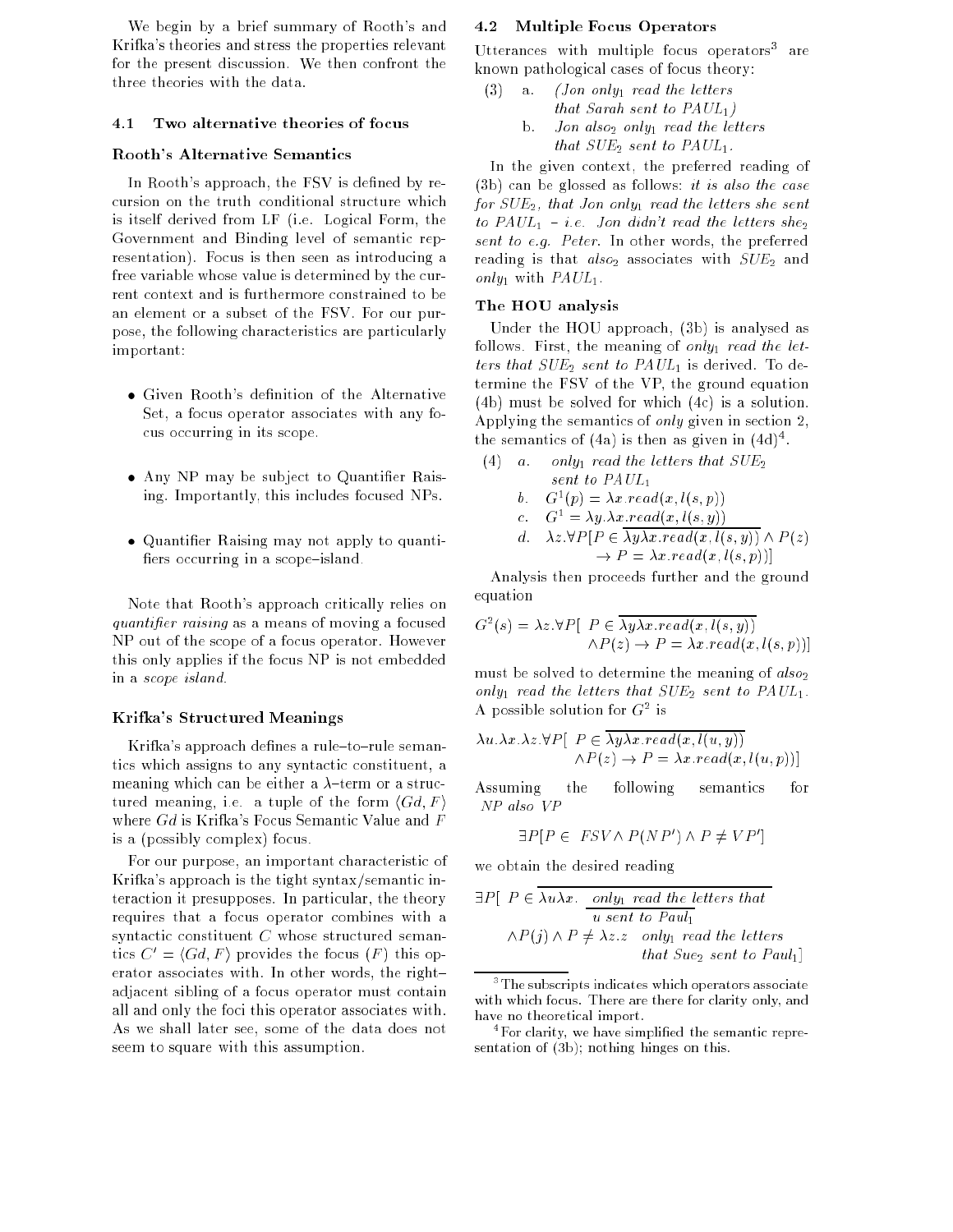#### Comparison with Rooth and Krifka

As mentioned in section 4.1, under the Alternative Semantics approach, a focus operator necessarily associates with any focus occurring in its scope. Furthermore in  $(3b)$ , the scope of only is the whole VP read the letters that  $SUE<sub>2</sub>$  sent to  $PAUL_1$ . Hence, if no quantifier raising occurs, only<sub>1</sub> associates with both  $SUE_2$  and  $PAUL_1$ . Thus in order to generate the desired reading,  $SUE_2$  must be moved out of the scope of only<sub>1</sub>. However, since the NP the letters that  $SUE_2$  sent to  $PAUL_1$  is a scope island, quantifier raising is impossible. Hence, the desired reading cannot be generated .

Recall that in the Structured Meanings approach, the right-sibling of a focus operator must contain all and only the focus this operator associates with (cf. section 4.1). Hence, to generate the desired reading in (3b), there must exist a syntactic constituent which is right-adjacent to *only*<sub>1</sub> and which contains  $PAUL_1$  but not  $SUL_2$  ; similarly, there must exist a syntactic constituent which is right-adjacent to *also* and which contains  $SUE_2$  but not  $PAUL_1$ . Given standard assumptions about syntax, such constituents do not exist so that the desired interpretation cannot be generated.

#### 4.3 Second Occurrence Expressions

We call second occurrence expressions (SOE) utterances which partially or completely repeat a previous utterance. Typical cases of SOEs are: corrections  $(5a)$ , echo-sentences  $(5b)$  and variants  $(5c)$ .

- (5) a. A: Jon only likes MARY. B: No, PETER only likes Mary.
	- b. A: Jon only likes MARY.
		- B: Huhu, Peter only likes Mary.
	- c. A: Jon only likes MARY.
		- B: So what? Even PETER only  $\mathbf{B}$ . likes Mary.

An important property of SOEs is that the repeated material is deaccented, that is, it is characterised by an important reduction in pitch, amplitude and duration (cf. (Bartels, 1995)). On the other hand, all three theories of focus considered here are based on the assumption that focus is prosodically marked and thus, identiable. Hence,

the question arises of whether these theories can account for SOEs.

#### The HOU analysis

Our proposal is to analyse SOEs as involving a deaccented anaphor which consists of the repeated material, and is subject to the condition that its semantic representation must unify with the semantic representation of its antecedent.

This is modeled as follows. Let  $SSem$ and  $TSem$  be the semantic representation of the source (i.e. antecedent) and target (i.e. anaphoric) clause respectively, and  $TP^{_1} \dots TP^{_n}$ ,  $SP^{1} \dots SP^{n}$  be the target and source parallel elements", then the interpretation of an SOE must respect the following equations:

- $An (SP^1, \ldots, SP^n) = SSem$
- $An(TP<sup>1</sup>, \ldots, TP<sup>n</sup>) = TSem$

Intuitively, these two equations require that target and source clause share a common semantics An, the semantics of the deaccented anaphor.

Given this proposal, the analysis of (5a) involves three equations:

$$
An(j) = \forall P [P \in \overline{\lambda y \lambda x. l(x, y)}\land P(j) \rightarrow P = \lambda x. l(x, m)]An(p) = \forall P [P \in \overline{Gd} \land P(p) \rightarrow P = \lambda x. l(x, m)]Gd(F) = \lambda x. l(x, m)
$$

Since neither  $Gd$  nor  $F \circ c u s$  are initially given, the third equation above is untyped and cannot be solved by Huet's algorithm8 . In that situation, we can either assume some delaying mechanism or some extension of Huet's algorithm that can cope with type variables (cf. (Dougherty, 1993; Hustadt, 1991)). Resolution of the first equation yields the following solution:

$$
An = \lambda y \forall P \left[ P \in \{ \lambda x. l(x, y) \mid y \in \text{wff}_{\epsilon} \} \right]
$$

$$
\land P(z) \rightarrow P = \lambda x. l(x, m)
$$

By applying  $An$  to p, the left-hand side of the second equation is then determined so that the second equation becomes

 $\forall P \left[ P \in \overline{\lambda y \lambda x. l(x, y)} \land P(p) \rightarrow P = \lambda x. l(x, m) \right]$  $=\forall P [P \in \overline{Gd} \land P(p) \rightarrow P = \lambda x. like(x, m)]$ and the value of  $Gd$  is identified as being

$$
Gd = \lambda y \lambda x \, l(x, y)
$$

(Note further, that the third equation can now be solved thus yielding the value  $m$  for the focus F .) That is, the HOU approach to SOEs allows us to correctly capture that fact that an SOE can

<sup>5</sup> This point is independently noted in (Rooth,  $1992$ ). 1992).

<sup>6</sup> This is a simplication: the constituent may in fact contain  $SUE<sub>2</sub>$  but this focused NP should already have been bound by some focus operator so that the focus of the whole constituent only includes  $PAUL_1$ . Since no focus operators occur in this constituent, it follows that such constituent does not exist.

<sup>7</sup> As in (Dalrymple et al., 1991), we take the identi fication of parallel elements as given  ${f}$  for the moment.

<sup>8</sup> Even though this is not explicitly stated, Pulman's analysis (Pulman, 1995, page 6) faces a similar problem.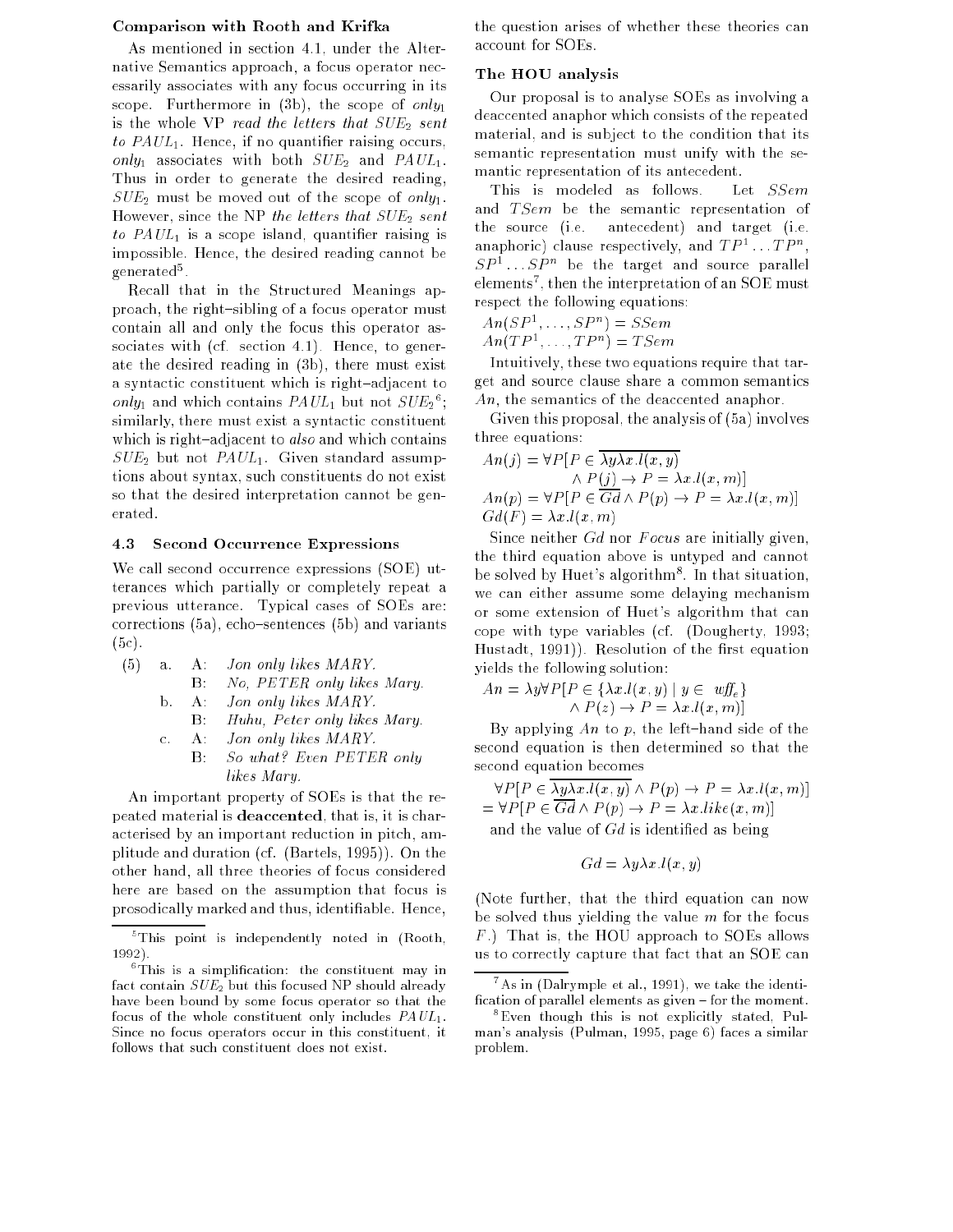inherit its FSV from its source clause (by unification). In (Gardent et al., 1996), we show in more detail how the analysis accounts for the interaction of focus with anaphora and definiteness in the case of a particular instantiation of SOEs, namely corrections.

#### Comparison with Rooth and Krifka

Under the Alternative Semantics approach, SOEs are captured as follows. It is assumed that the quantication domain of focus operators is a variable whose value is contextually determined. In the standard case (i.e. the case where the focus is prosodically marked), this quantication domain of focus operators is usually identified with the FSV of the VP. However, in the SOE cases, the assumption is that the quantication domain of focus operators is identied with the FSV of the source clause. Thus in  $(5a)$ , the quantification of only in the second clause is identified with the FSV of the preceding utterance i.e. the set of properties of the form  $like$ -ing somebody.

But now, consider the following example:

(6) a. Jon only likes MARY. b.  $*$  No, PETER only likes Sarah.

Clearly, this dialog is ill-formed in that  $(6b)$ is no appropriate correction for (6a). However, under the Alternative Semantics approach, it will not be ruled out since the FSV of (6a) provides an appropriate quantication domain for the focus operator in (6b): as required by the semantic of pre-verbal only, it is a set of properties whose elements can be identied with the VP semantic value  $\lambda x.l(x, m)$ . Hence although Rooth's approach captures some cases of SOEs, it does not seem to provide an adequate characterisation of the phenomena at hand.

The Structured Meanings proposal distinguishes between *proper*- and *quasi*-SOEs. Proper-SOEs involve an exact repetition of some previous linguistic material, and are analysed as involving an anaphor which is constrained by the restriction that it be a segmental copy of its antecedent. For instance, the semantics of only likes Mary in (5b) is not determined by the semantics of its parts but is instead identied with the semantic value of its antecedent only likes MARY in  $(5a)$ . In contrast, quasi-SOEs only involve semantic equivalence between repeating and repeated material (for instance, in a quasi- $SOE$  a repeated element may be pronominalised). Krifka claims that quasi-SOEs have prosodically marked foci and thus do not raise any specific difficulty.

However this theory faces a number of methodological and empirical difficulties. First, it is noncompositional because the meaning of the deaccented material in proper-SOEs is solely defined by the meaning of its antecedent (rather than the meaning of its parts). Second, the prosodic data is rather unclear: the assumption that quasi- $SOE$ contains a prosodically marked focus is a moot point (cf. (Bartels, 1995)) and if it proves to be false, the analysis fails to account for quasi-SOEs. Third, it is counterintuitive in that it handles separately two classes of data (i.e. quasi- and proper-SOEs) which naturally belong together. Indeed, the HOU approach can be shown to provide a uniform treatment of quasi- and proper-SOEs (cf. (Gardent et al., 1996)).

# 5 Formal properties of the HOU approach

The unification problem can be stated as follows: Given two terms of a logic  $M$  and  $N$ , is there a substitution,  $\sigma$ , of terms for variables that will make the two terms identical (i.e.  $\sigma(\mathbf{M}) = \sigma(\mathbf{N})$ )?

It is well-known that for Higher-Order Logic (e.g. the typed  $\lambda$ -calculus) the space of solutions can be infinite and furthermore, the HOU problem is only semi-decidable so that the unification algorithm need not terminate for unsolvable problems.

Fortunately, in our case we are not interested in general unication, but we can use the fact that our formulae belong to very restricted syntactic subclasses, for which much better results are known. In particular, the fact that free variables only occur on the left hand side of our equations reduces the problem of finding solutions to higher-order matching, of which decidability has been proven for the subclass of third-order formulae (Dowek, 1992) and is conjectured for the general case. This class, (intuitively allowing only nesting functions as arguments up to depth two) covers all of our examples in this paper. For a discussion of other subclasses of formulae, where higher-order unication is computationally feasible see (Prehofer, 1994).

### 6 Conclusion

In this paper, we have argued that Higher-Order Unification provides an adequate tool for computing Focus Semantic Values. To this end, we have considered data which is viewed as a testbed for focus theory and shown that, whilst existing theories either under-generate, over-generate or are methodologically unsatisfactory, the HOU approach yields a simple and transparent analysis. There appear to be two main reasons for this.